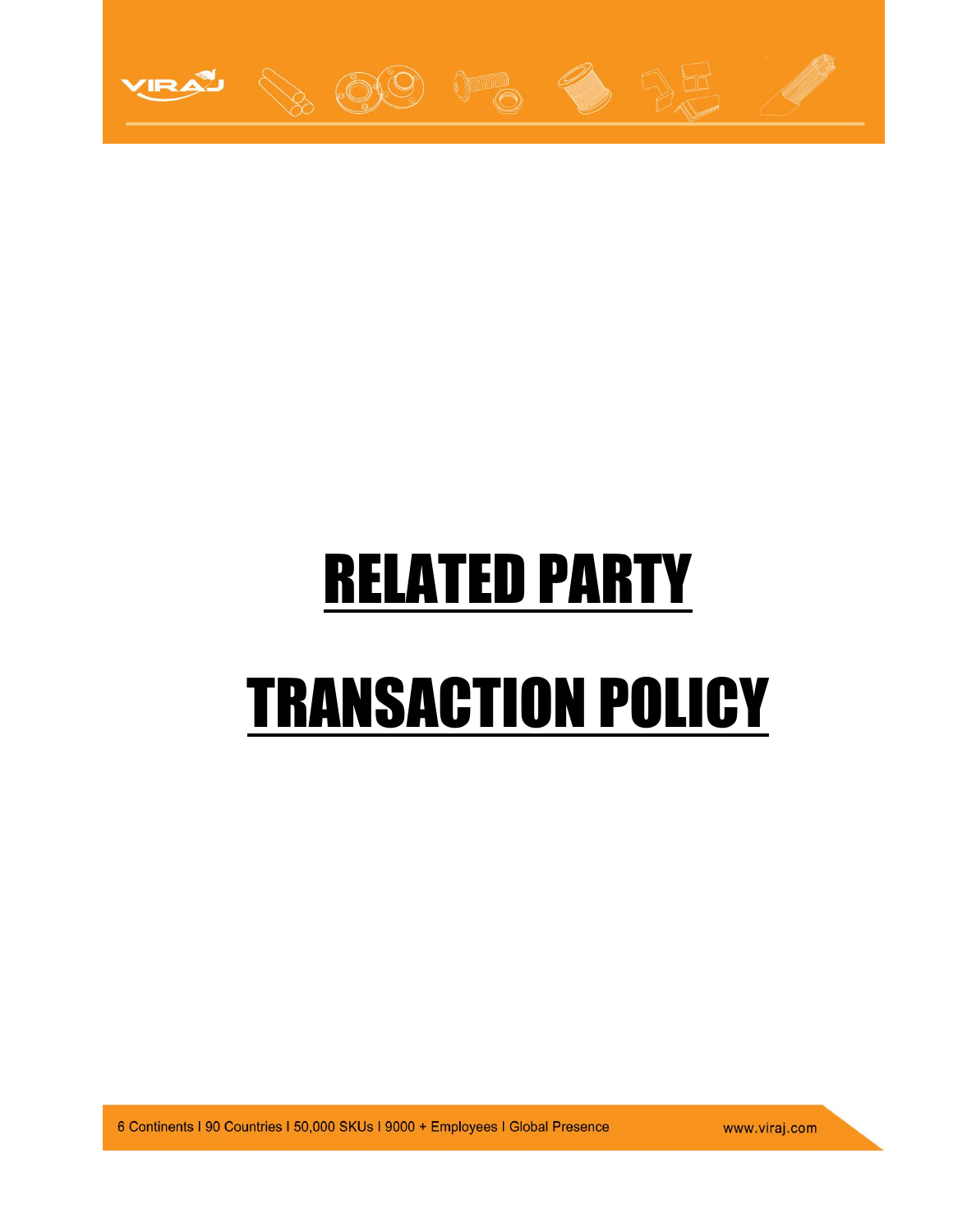### **PREAMBLE**

The Board of Directors (the "Board") of Viraj Profiles Limited (the "Company") has adopted this Policy upon the recommendation of the Audit Committee and the said Policy includes the materiality threshold and the manner of dealing with Related Party Transactions ("Policy") in compliance with the requirements of Section 188 of the Companies Act, 2013. Amendments, from time to time, to the Policy, if any, shall be considered by the Board based on the recommendations of the Audit Committee. This Policy applies to transactions between the Company and one or more of its Related Parties. It provides a framework for governance and reporting of Related Party Transactions including material transactions.

### **OBJECTIVE**

The provisions of this Policy are designed to govern the approval process and disclosure requirements to ensure transparency in the conduct of Related Party Transactions in the best interest of the Company and its stakeholders and to comply with the statutory provisions in this regard.

### **3. DEFINITIONS**

- "Act" means The Companies Act, 2013.
- "Arm's length transaction" means a transaction between two related parties that is conducted as if they were unrelated, so that there is no conflict of interest.
- "Ordinary course of business" means the usual transactions, customs and practices undertaken by the Company to conduct its business operations and activities and includes all such activities which the company can undertake as per Memorandum & Articles of Association. The Board and Audit Committee may lay down the principles for determining ordinary course of business in accordance with the statutory requirements and other industry practices and guidelines.
- "**Related Party**" means a related party as defined under the Act.
- "Related Party Transaction" or "RPT" means transactions as given under clause (a) to  $(g)$ subsection (1) of section 188 of the Act.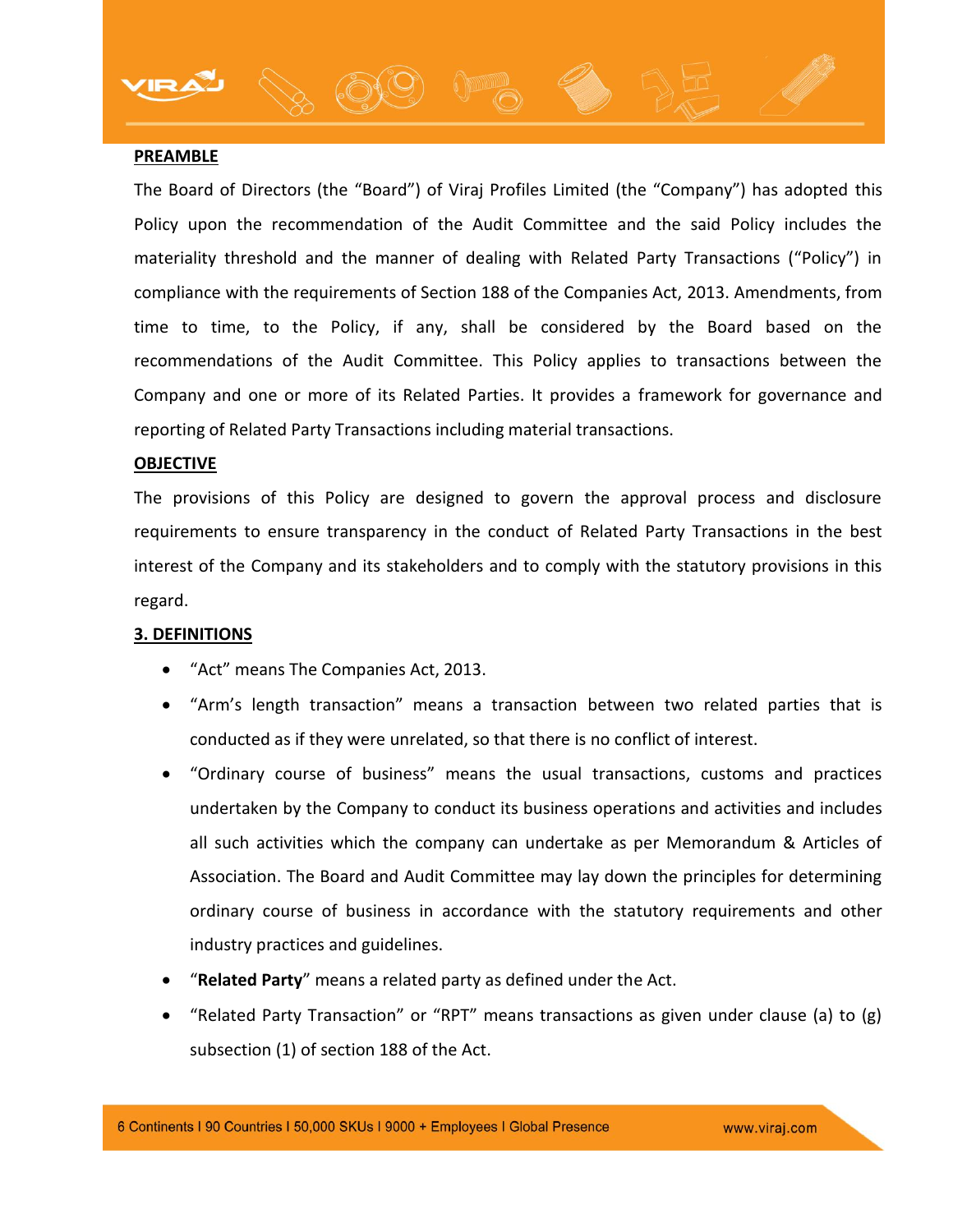

### **POLICY**

The Audit Committee shall review and approve all Related Party Transactions based on this Policy. All proposed Related Party Transactions must be reported to the Audit Committee for prior approval by the Committee in accordance with this Policy. In the case of frequent / regular / repetitive transactions which are in the normal course of business of the Company, the Committee may grant standing pre – approval / omnibus approval, details whereof are given in a separate section of this Policy. In exceptional cases, where a prior approval is not taken due to an inadvertent omission or due to unforeseen circumstances, the Committee may ratify the transactions in accordance with this Policy.

# **IDENTIFICATION OF RELATED PARTY TRANSACTIONS**

Every Director and Key Managerial Personnel will be responsible for providing a declaration in the format as per Annexure 1 containing the following information to the Company Secretary on an annual basis:

1. Names of his / her Relatives;

2. Partnership firms in which he / she or his / her Relative is a partner;

3. Private Companies in which he / she is a member or Director;

4. Public Companies in which he / she is a Director and holds along with his/her Relatives more than 2% of paid up share capital;

5. Any Body Corporate whose Board of Directors, Managing Director or Manager is accustomed to act in accordance with his / her advice, directions or instructions; and

6. Persons on whose advice, directions or instructions, he / she is accustomed to act (other than advice, directions or instructions obtained from a person in professional capacity).

Every Director and the Key Managerial Personnel will also be responsible to update the Company Secretary of any changes in the above relationships, directorships, holdings, interests and / or controls immediately on him / her becoming aware of such changes.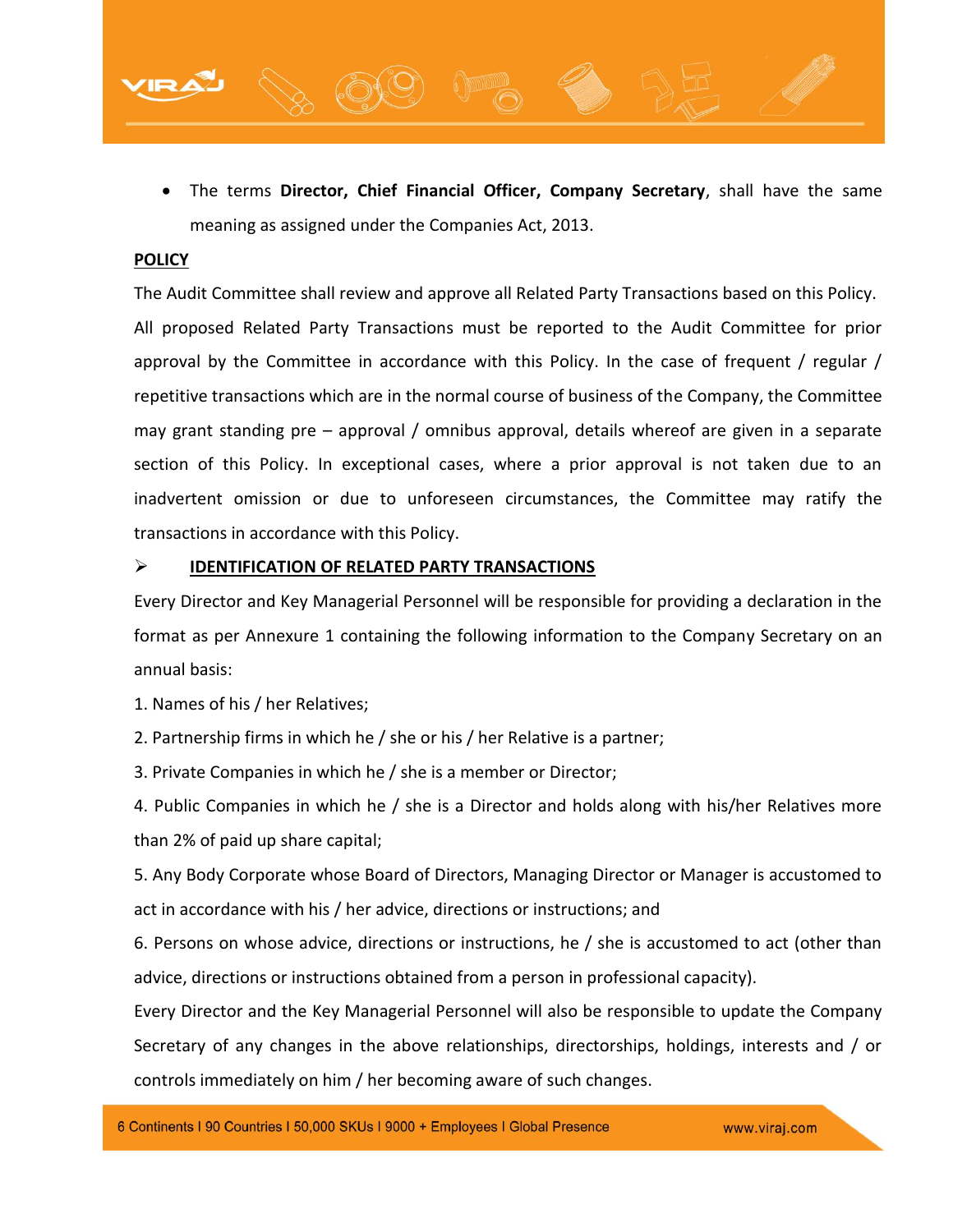

The Company Secretary shall be responsible to maintain an updated database of information pertaining to Related Parties reflecting details of –

1. All Directors and Key Managerial Personnel;

2. All individuals, partnership firms, companies and other persons as declared and updated by Directors and Key Managerial Personnel;

3. Company's holding company, subsidiary companies and associate companies;

- 4. Subsidiaries of holding company;
- 5. Director or Key Managerial Personnel of the holding company or their Relatives;
- 6. All Viraj Group entities; and

7. Any other entity which is a Related Party as defined under Section 2(76) of the Companies Act, 2013 read with Clause 49 of the Listing Agreement or the relevant Accounting Standard.

The database shall be updated whenever necessary and shall be reviewed at least once a year jointly by the Company Secretary and Chief Financial Officer. The functional / business heads / Chief Financial Officer /Company Secretary/ shall have access to the updated database.

Every Director, Key Managerial Personnel, Functional / Business heads / Chief Financial Officer will be responsible for providing prior Notice to the Company Secretary of any potential Related Party Transaction. They will also be responsible for providing additional information about the transaction that the Board / Committee may request, for being placed before the Committee and the Board.

The suggested details and list of records and supporting documents which are required to be provided along with the Notice of the proposed transaction are provided in Annexure 2 to this Policy.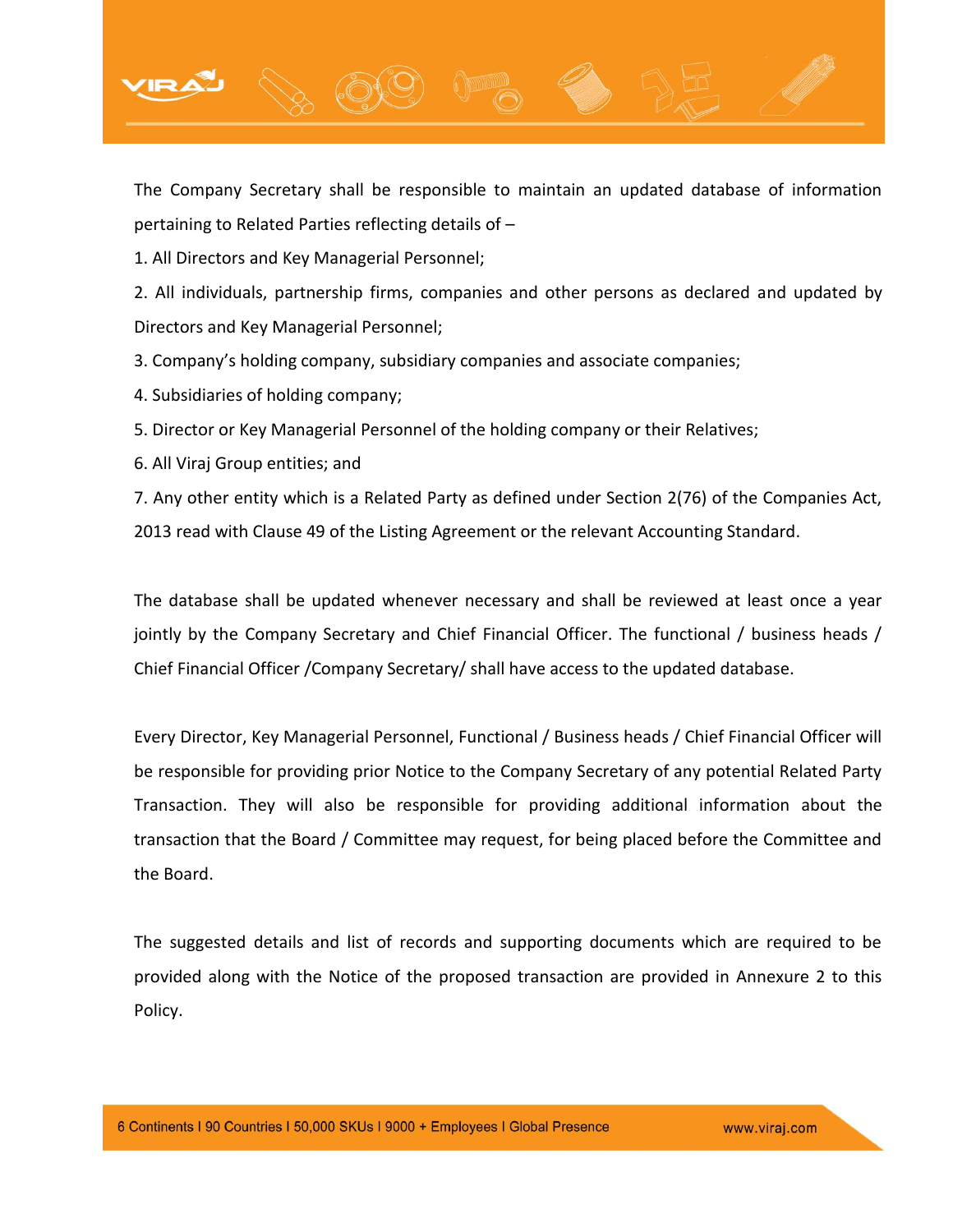

The Company Secretary in consultation with the Chief Financial Officer may refer any potential related party transaction to any external legal/transfer pricing expert and the outcome or opinion of such exercise shall be brought to the notice of the Audit Committee. Based on this Notice, the Company Secretary will take it up for necessary approvals under this Policy.

# **REVIEW AND APPROVAL OF RELATED PARTY TRANSACTION**

All Related Party Transactions shall be subject to the prior approval of the Audit Committee.

# **CONSIDERATION BY THE COMMITTEE IN APPROVING THE PROPOSED TRANSACTIONS**

While considering any transaction, the Committee shall take into account all relevant facts and circumstances including the terms of the transaction, the business purpose of the transaction, the benefits to the Company and to the Related Party, and any other relevant matters. Prior to the approval, the Committee shall, inter-alia, consider the following factors to the extent relevant to the transaction:

(a) Whether the terms of the Related Party Transaction are in the ordinary course of the Company's business and are on an arm's length basis;

(b) The business reasons for the Company to enter into the Related Party Transaction and the nature of alternative transactions, if any;

And

(c) Whether the Related Party Transaction would affect the independence or present a conflict of interest for any Director or Key Managerial Personnel of the Company, taking into account the size of the transaction, the overall financial position of the Director, Key Managerial Personnel or other Related Party, the direct or indirect nature of the Director's interest, Key Managerial Personnel's or other Related Party's interest in the transaction and the ongoing nature of any proposed relationship and any other factors the Committee deems relevant.

While considering the arm's length nature of the transaction, the Committee shall take into account the facts and circumstances as were applicable at the time of entering into the transaction with the Related Party. The Committee shall take into consideration that subsequent events (i.e., events after the initial transactions have commenced) like evolving business strategies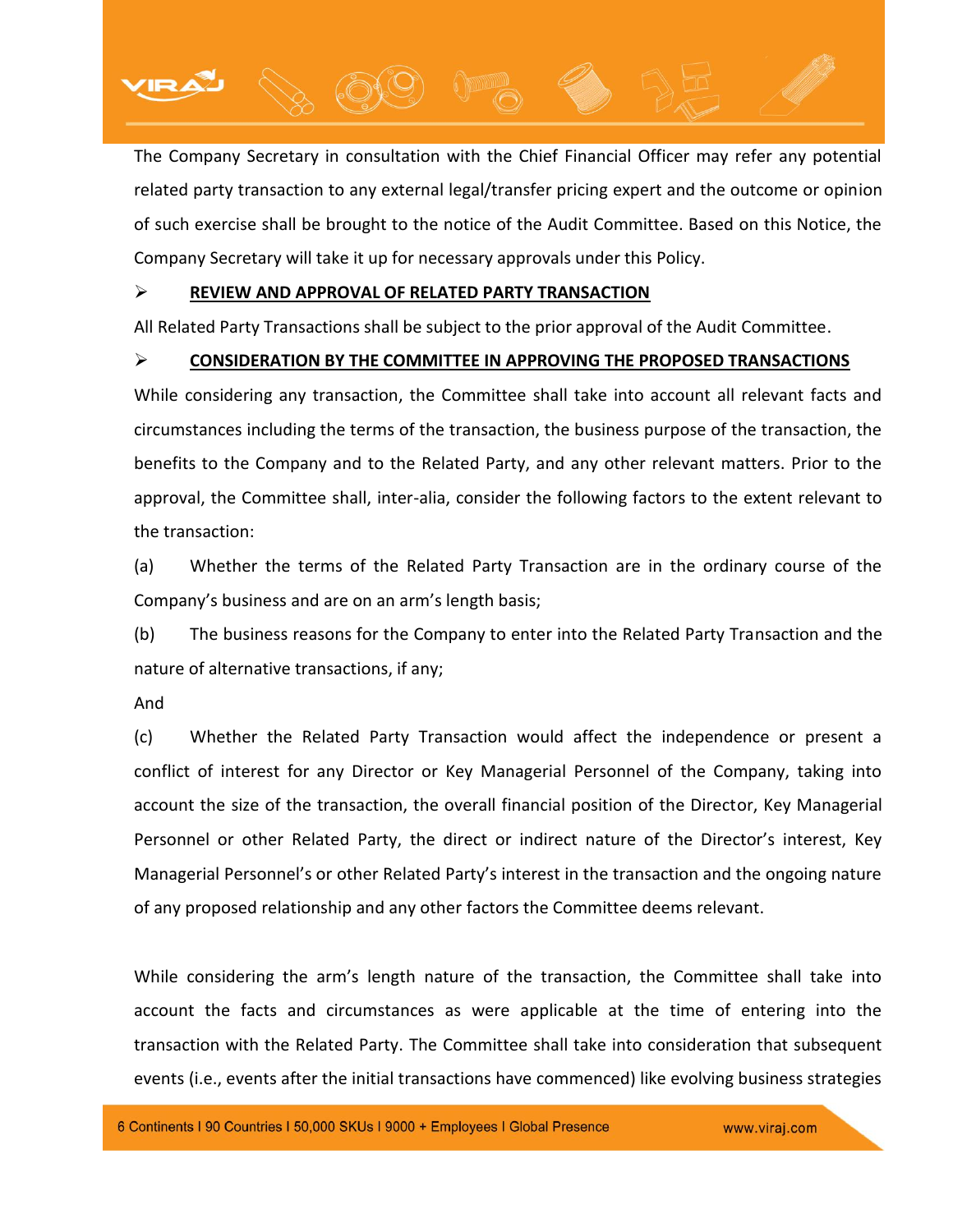/ short term commercial decisions to improve / sustain market share, changing market dynamics, local competitive scenario, economic / regulatory conditions affecting the global / domestic industry, may impact profitability but may not have a bearing on the otherwise arm's length nature of the transaction.

# **APPROVAL BY THE BOARD**

If the Committee determines that a Related Party Transaction should be brought before the Board, or if the Board in any case elects to review any such matter or it is mandatory under the Act or any other statute for the Board to approve the Related Party Transaction, then the Board shall consider and approve the Related Party Transaction at a meeting and the considerations set forth above shall apply to the Board's review and approval of the matter, with such modification as may be necessary or appropriate under the circumstances.

# **STANDING PRE-APPROVAL / OMNIBUS APPROVAL BY THE COMMITTEE**

In the case of frequent / regular / repetitive transactions which are in the normal course of business of the Company, the Committee may grant standing pre-approval / omnibus approval. While granting the approval the Audit Committee shall satisfy itself of the need for the omnibus approval and that the same is in the interest of the Company. The omnibus approval shall specify the following:

- (a) Name of the related party
- (b) Nature of the transaction
- (c) Period of the transaction
- (d) Maximum amount of the transactions that can be entered into
- (e) Indicative base price / current contracted price and formula for variation in price, if any
- (f) Such other conditions as the Audit Committee may deem fit.

Such transactions will be deemed to be pre-approved and may not require any further approval of the Audit Committee for each specific transaction unless the price, value or material terms of the contract or arrangement have been varied / amended. Any proposed variations / amendments to these factors shall require a prior approval of the Committee. Further, where the need of the related party transaction cannot be foreseen and all prescribed details are not available,